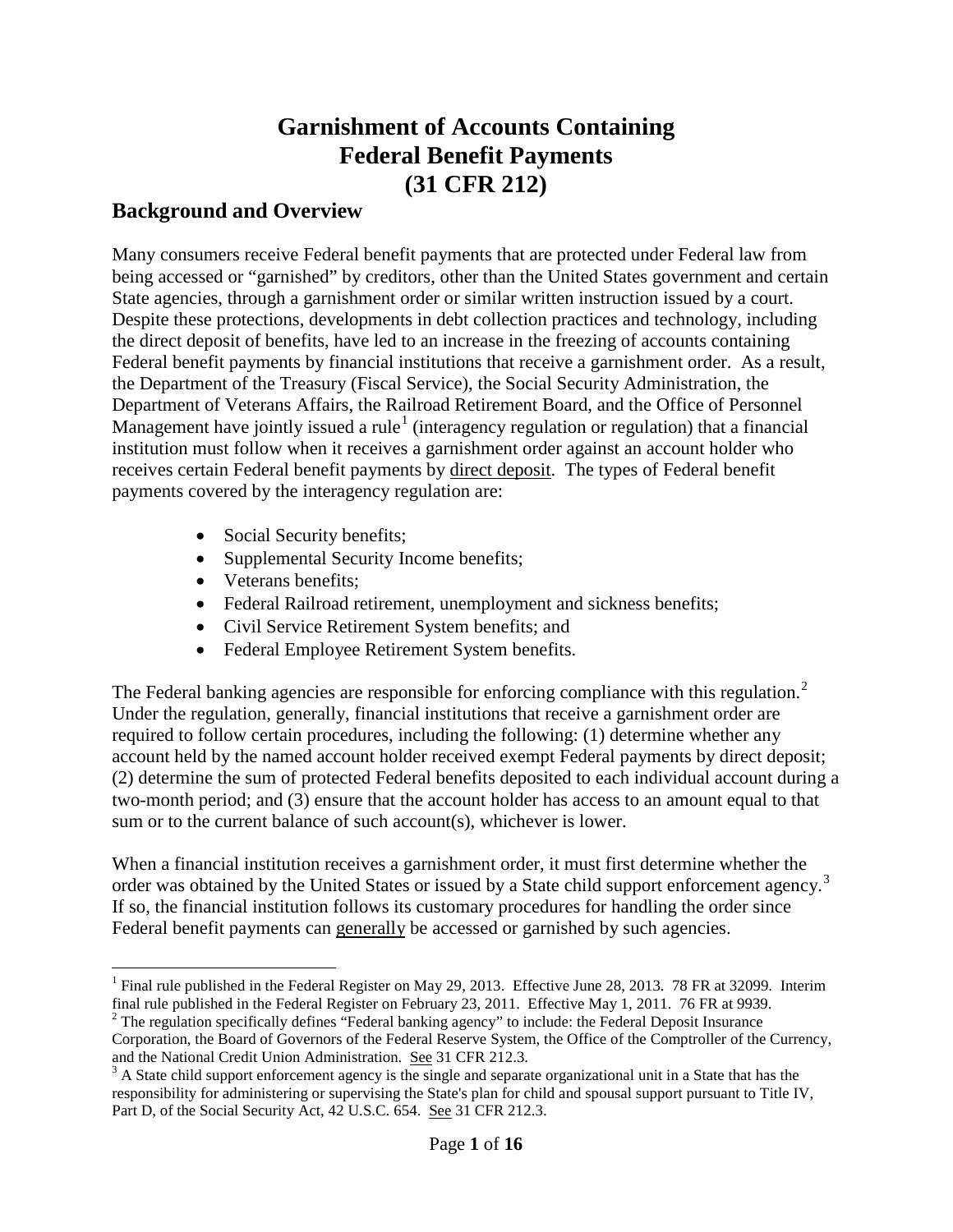If the garnishment order was not obtained by the United States or issued by a State child support enforcement agency, the financial institution must follow the interagency regulation to protect Federal benefit payments directly deposited into a consumer's account during a two-month "lookback" period. The interagency regulation contains provisions on the timing of an account review, the determination of the protected amount, notice to the account holder (including a model form) regarding the garnishment order, and record retention. In addition, the interagency regulation allows a financial institution to rely on the presence of certain ACH identifiers (i.e., character "XX" encoded in the appropriate positions of the "Company Entry Description" field and the number "2" in the "Originator Status Code" field of the Batch Header Record) to determine whether a direct deposit payment is a Federal benefit payment for purposes of the regulation.

The financial institution must notify the account holder that the financial institution has received a garnishment order, if all of the following conditions are met: (1) a covered benefit agency deposited a benefit payment into an account during the lookback period; (2) the balance in the account on the date of account review was above zero dollars and the financial institution established a protected amount; and (3) there are funds in the account in excess of the protected amount. For an account containing a protected amount, the financial institution may not charge or collect a garnishment fee against the protected amount. The financial institution may charge or collect a garnishment fee against additional funds deposited to the account up to five business days after the account review date.

### **Scope (31 CFR 212.2)**

The interagency regulation applies to financial institutions that hold accounts into which the following benefits have been **directly** deposited:

- (1) Social Security Administration
	- Social Security benefits
	- Supplemental Security Income benefits
- (2) Department of Veterans Affairs
	- Veterans benefits
- (3) Railroad Retirement Board
	- Federal Railroad retirement, unemployment and sickness benefits
- (4) Office of Personnel Management
	- Civil Service Retirement System benefits
	- Federal Employee Retirement System benefits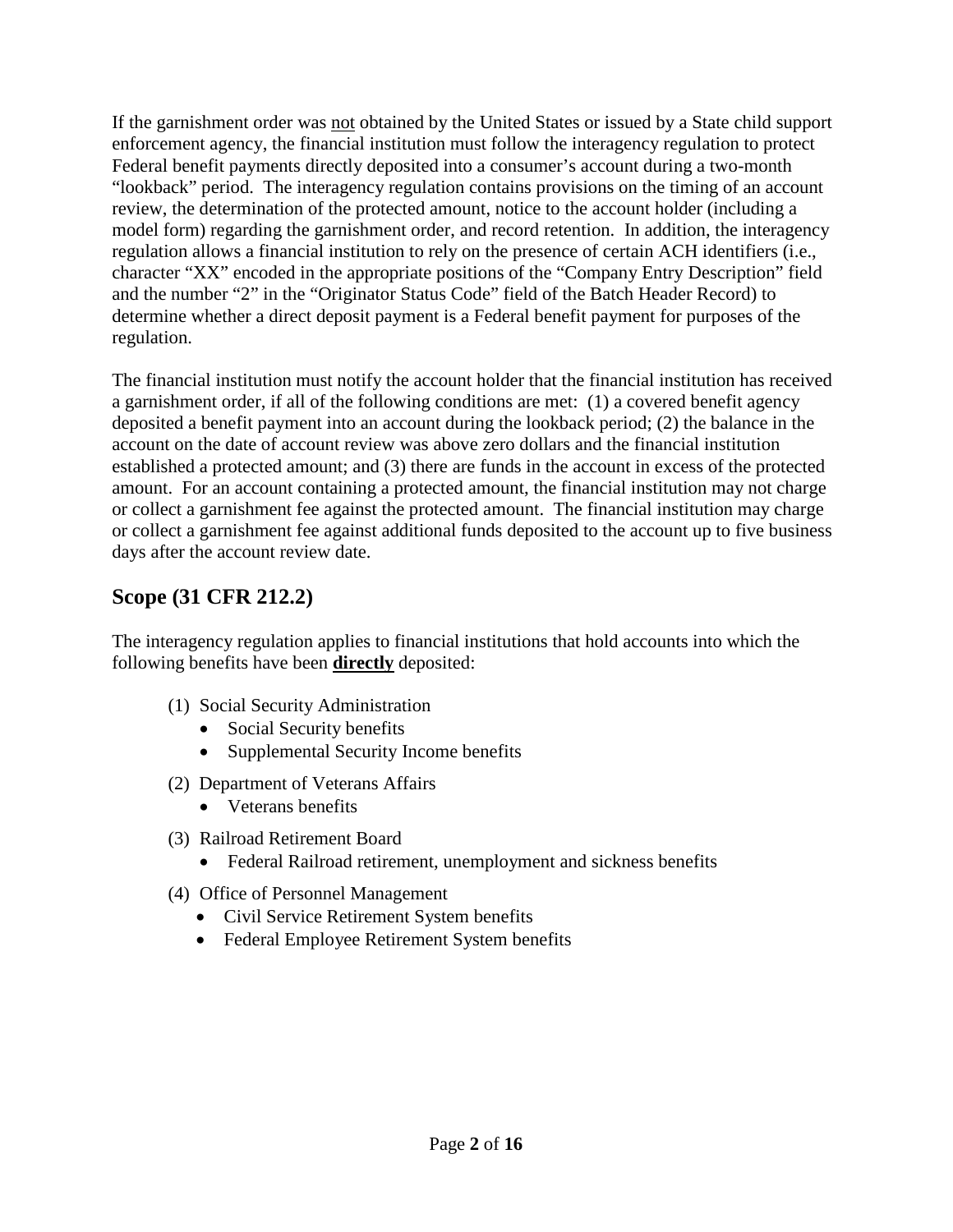### **Definitions (31 CFR 212.3)**

Account means an account, including a master account or subaccount, at a financial institution to which an electronic payment may be directly routed.<sup>[4](#page-2-0)</sup>

Account holder means a natural person against whom a garnishment order is issued and whose name appears in a financial institution's records as the direct or beneficial owner of an account.

Account review means the process of examining deposits in an account to determine if a benefit agency has deposited a benefit payment into the account during the lookback period.

Benefit agency means the Social Security Administration, the Department of Veterans Affairs, the Railroad Retirement Board, or the Office of Personnel Management.

Benefit payment means a Federal benefit payment referred to in 31 CFR 212.2(b) paid by direct deposit to an account with the character "XX" encoded in positions 54 and 55 of the Company Entry Description field and the number "2" encoded in the Originator Status Code field of the Batch Header Record of the direct deposit entry.<sup>[5](#page-2-1)</sup>

Freeze or account freeze means an action by a financial institution to seize, withhold, or preserve funds, or to otherwise prevent an account holder from drawing on or transacting against funds in an account, in response to a garnishment order.

Garnish or garnishment means execution, levy, attachment, garnishment, or other legal process.

Garnishment fee means any service or legal processing fee, charged by a financial institution to an account holder, for processing a garnishment order or any associated withholding or release of funds.

Garnishment order or order means a writ, order, notice, summons, judgment, levy, or similar written instruction issued by a court, a State or State agency, a municipality or municipal corporation, or a State child support enforcement agency, including a lien arising by operation of law for overdue child support or an order to freeze the assets in an account, to effect a garnishment against a debtor.

Lookback period means the two-month period that (a) begins on the date preceding the date of account review and (b) ends on the corresponding date of the month two months earlier, or on the last date of the month two months earlier if the corresponding date does not exist.

<span id="page-2-0"></span><sup>&</sup>lt;sup>4</sup> An account does not include an account to which a benefit payment is subsequently transferred following its initial delivery by direct deposit to another account. See 76 FR at 9950. If a payment recipient is assigned a customer number that serves as a "prefix" for individual sub-accounts, the individual sub-account (and not the "master account") is subject to the account review and lookback. See 78 FR at 32100.<br><sup>5</sup> For more information, see the Treasury Department's "Guidelines for Garnishment of Accounts Containing

<span id="page-2-1"></span>Federal Benefit Payments" [\(http://www.fms.treas.gov/greenbook/guidelines\\_garnish0311.pdf\)](http://www.fms.treas.gov/greenbook/guidelines_garnish0311.pdf).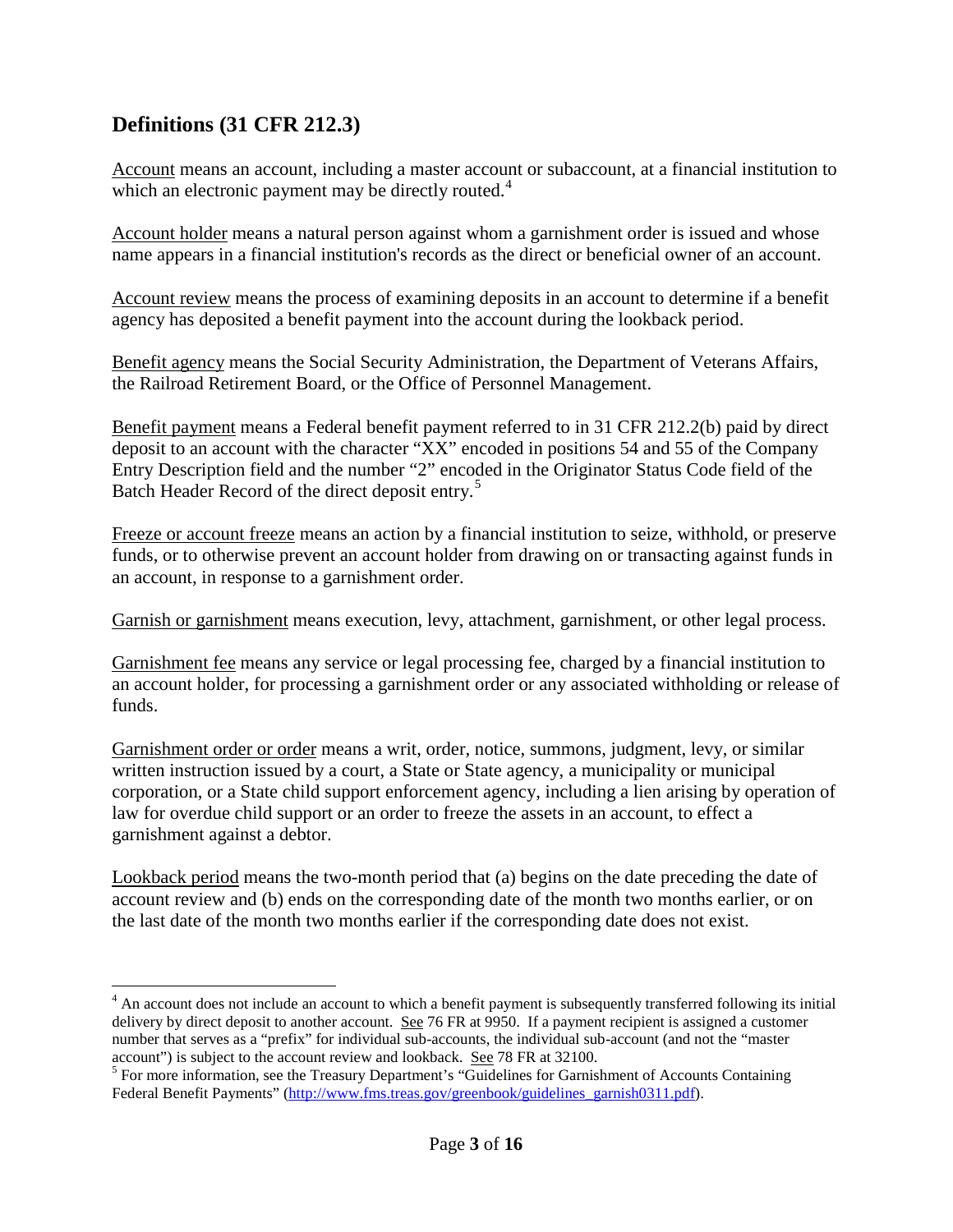For example, under this definition, the lookback period that begins on November 15 would end on September 15. On the other hand, the lookback period that begins on April 30 would end on February 28 (or 29 in a leap year), to reflect the fact that there are not 30 days in February.

Other examples illustrating the application of this definition are included in Appendix C of the interagency regulation.

Protected amount means the lesser of:

- (1) The sum of all benefit payments posted to an account between the close of business on the beginning date of the lookback period and the open of business on the ending date of the lookback period; or
- (2) The balance in an account when the account review is performed.<sup>[6](#page-3-0)</sup>

Examples illustrating the application of this definition are included in Appendix C of the interagency regulation.

## **Initial Action upon Receipt of a Garnishment Order (31 CFR 212.4)**

Within two business days after receiving a garnishment order, and prior to taking any other action related to the order, a financial institution must determine whether the order was obtained by the United States or issued by a State child support enforcement agency.<sup>[7](#page-3-1)</sup> To make this determination, the financial institution may rely on a "Notice of Right to Garnish Federal Benefits" (see Appendix B of the interagency regulation). For such orders obtained by the United States or issued by a State child support enforcement agency, the financial institution should not follow the interagency regulation but instead should follow its customary procedures for handling a garnishment order.

For all other garnishment orders, the financial institution is required to follow the procedures in 31 CFR 212.5 and 212.6.

If a financial institution will not act on a garnishment order due to the operation of State law, the financial institution need not examine the order to determine if a Notice of Right to Garnish Federal Benefits is attached or included, or take any of the additional steps required under the rule. $\frac{8}{3}$  $\frac{8}{3}$  $\frac{8}{3}$ 

<span id="page-3-0"></span> $6$  The account balance includes intraday items such as ATM or cash withdrawals. The balance does not include any line of credit associated with the account. See 78 FR at 32101-32102.

<span id="page-3-1"></span><sup>&</sup>lt;sup>7</sup> Financial institutions will not violate State law by utilizing the two-day period, because the rule preempts any State <sup>8</sup> State law is not inconsistent with the interagency regulation if it protects benefit payments in an account from

<span id="page-3-2"></span>being frozen or garnished at a higher protected amount than required under the regulation. For further discussion on preemption of State law (31 CFR 212.9), see "Comments and Analysis" section in Part II of Supplementary Information of the final rule. See 78 FR at 32106-32107.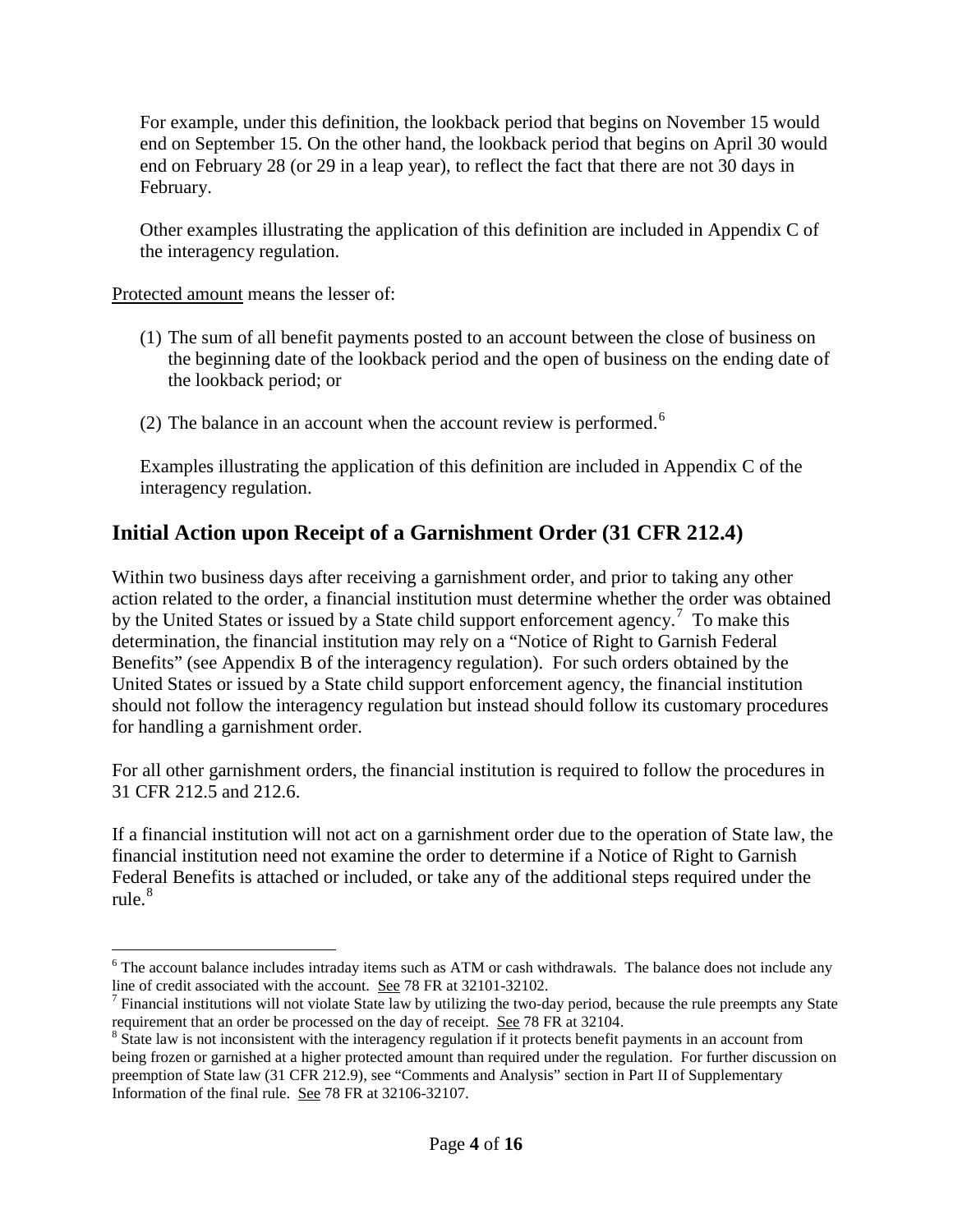#### **Account Review (31 CFR 212.5)**

Timing of account review. After having been served a garnishment order issued against a debtor, a financial institution must perform an account review:

- (1) No later than two business days following receipt of both the garnishment order and sufficient information from the creditor to determine whether the debtor is an account holder; or
- (2) By a later date permitted by the creditor in situations where the financial institution is served a batch of a large number of orders. The date must be consistent with the terms of the orders and the financial institution must maintain records on such batches and creditor permissions, consistent with 31 CFR 212.11(b).

No benefit payment deposited during lookback period. If the account review shows that a benefit agency did not deposit a benefit payment into the account during the lookback period, then the financial institution should follow its customary procedures for handling the garnishment order and not the procedures in 31 CFR 212.6.

Benefit payment deposited during lookback period. If the account review shows that a benefit agency deposited a benefit payment into the account during the lookback period, then the financial institution must follow the procedures in 31 CFR 212.6.

Uniform application of account review. The financial institution must perform an account review without consideration for any other attributes of the account or the garnishment order, such as:

- (1) The presence of other funds, from whatever source, that may be commingled in the account with funds from a benefit payment;
- (2) The existence of a co-owner on the account;
- (3) The existence of benefit payments to multiple beneficiaries, and/or under multiple programs, deposited in the account;
- (4) The balance in the account, provided the balance is above zero dollars on the date of account review;
- (5) Instructions to the contrary in the order; or
- (6) The nature of the debt or obligation underlying the order.

Priority of account review. The financial institution must perform the account review prior to taking any other actions related to the garnishment order that may affect funds in the account.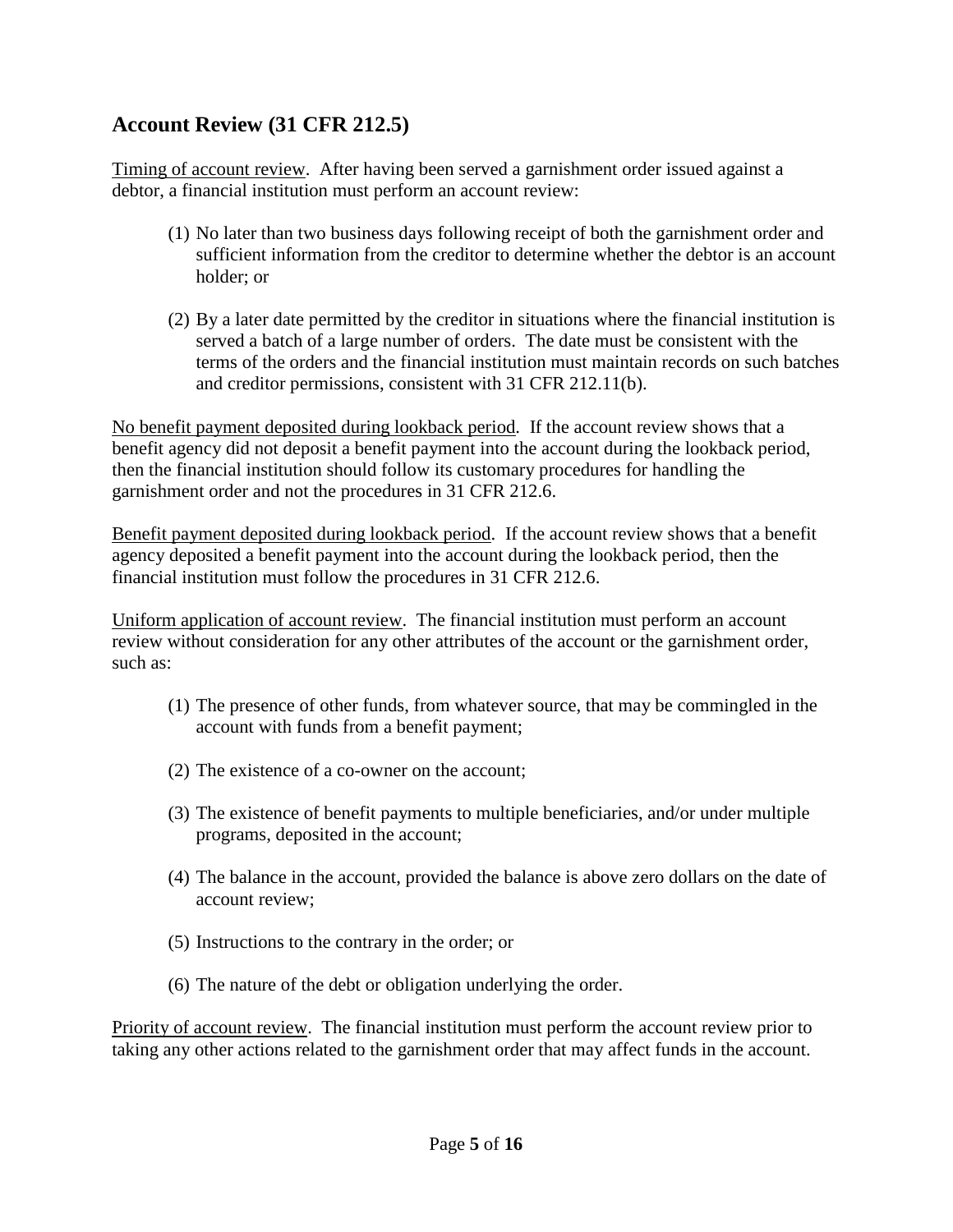Separate account reviews. The financial institution must perform an account review separately for each account in the name of an account holder against whom a garnishment order has been issued. In performing account reviews for multiple accounts in the name of one account holder, a financial institution must not trace the movement of funds between accounts by attempting to associate funds from a benefit payment deposited into one account with amounts subsequently transferred to another account.

#### **Rules and Procedures to Protect Benefits (31 CFR 212.6)**

If an account review shows that covered Federal benefits have been directly deposited into an account during the lookback period, the financial institution must comply with the rules and procedures to protect Federal benefits set forth in 31 CFR 212.6.

Protected amount. The financial institution must calculate and establish the protected amount for an account, ensuring that the account holder has full access to the protected amount.<sup>[9](#page-5-0)</sup> The financial institution may not freeze the protected amount in response to the garnishment order. Further, the account holder may not be required to assert any right of garnishment exemption prior to accessing the protected amount in the account.

Separate protected amounts. The financial institution must calculate and establish the protected amount separately for each account in the name of an account holder, consistent with the requirements in 31 CFR 212.5(f) to conduct distinct account reviews.

Funds in excess of the protected amount. For any funds in an account in excess of the protected amount, the financial institution must follow its customary procedures for handling garnishment orders, including the freezing of funds, provided they are consistent with paragraphs (f) and (g) of 31 CFR 212.6.

One-time account review process. The financial institution is only required to perform the account review one time after it receives a garnishment order. The financial institution should not repeat the account review or take any other action related to the order if the same order is subsequently served again upon the financial institution. However, if the financial institution is subsequently served a new or different garnishment order against the same account holder, the financial institution must perform a separate and new account review.[10](#page-5-1)

<span id="page-5-0"></span><sup>&</sup>lt;sup>9</sup> Where an account holder had debit card access to an account prior to the receipt of a garnishment order, the requirement to provide "full and customary" access to the protected amount means the account holder should have debit card access to that amount. See 78 FR at 32104. Also, the interagency regulation does not limit a Federal credit union's right to exercise its statutory lien authority against the protected amount in a member's account. A lien may be enforced against an account when the member fails to satisfy an outstanding financial obligation due and payable to the Federal credit union. 12 U.S.C. 1757(11) and 12 CFR 701.39.

<span id="page-5-1"></span> $10$  A "new" garnishment order means the creditor has gone back to court and obtained a new order, as opposed to refiling an order previously served (http:/[/ www.fms.treas.gov/greenbook/FAQs-May-12-trsy-ver1.pdf\)](http://www.fms.treas.gov/greenbook/FAQs-May-12-trsy-ver1.pdf). A garnishment order that is re-issued after the return date, under a different execution number, would not constitute a "new" garnishment order.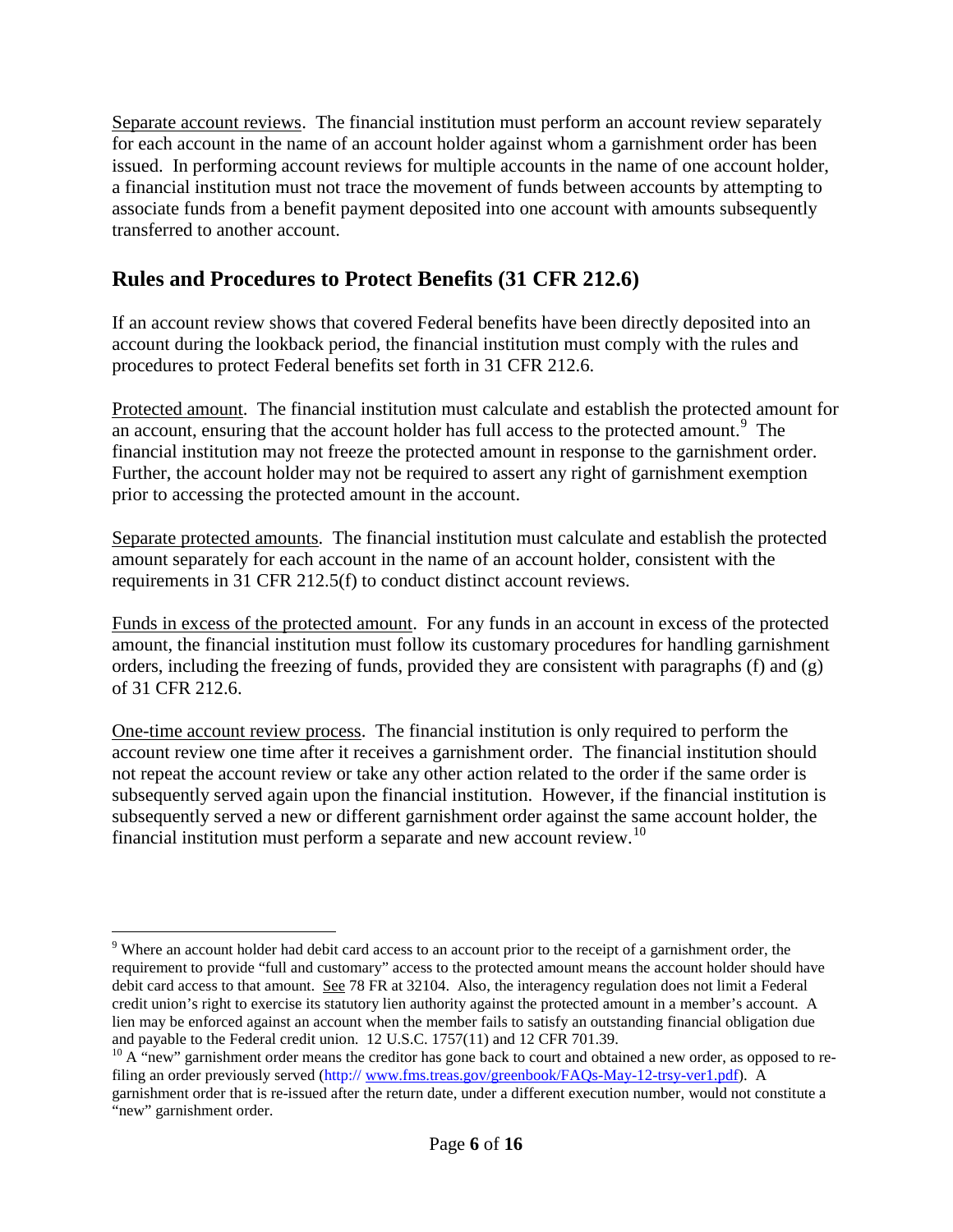No continuing or periodic garnishment responsibilities. The financial institution may not continually garnish amounts deposited or credited to the account following the date of account review. It also must take no action to freeze any funds subsequently deposited or credited, unless the institution is served with a new or different garnishment order.

Impermissible garnishment fee. The financial institution may not charge or collect a garnishment fee against a protected amount. The financial institution may charge or collect a garnishment fee up to five business days after the account review if funds other than a benefit payment are deposited to the account within this period, provided that the fee may not exceed the amount of the non-benefit deposited funds.

## **Notice to the Account Holder (31 CFR 212.7)**

A financial institution must send an account holder named in the garnishment order a notice if:

- (1) A covered Federal benefit payment was directly deposited into an account during the lookback period;
- (2) The balance in the account on the date of account review was above zero dollars and the financial institution established a protected amount; and
- (3) There are funds in the account in excess of the protected amount.

Notice content. The notice must contain the following information in readily understandable language:

- (1) The financial institution's receipt of an order against the account holder;
- (2) The date on which the order was served;
- (3) A succinct explanation of garnishment;
- (4) The financial institution's requirement under the interagency regulation to ensure that account balances up to the protected amount specified in 31 CFR 212.3 are protected and made available to the account holder if a benefit agency deposited a benefit payment into the account in the last two months;
- (5) The account subject to the order and the protected amount established by the financial institution;
- (6) The financial institution's requirement pursuant to State law to freeze other funds in the account to satisfy the order and the amount frozen, if applicable;
- (7) The amount of any garnishment fee charged to the account, consistent with 31 CFR 212.6;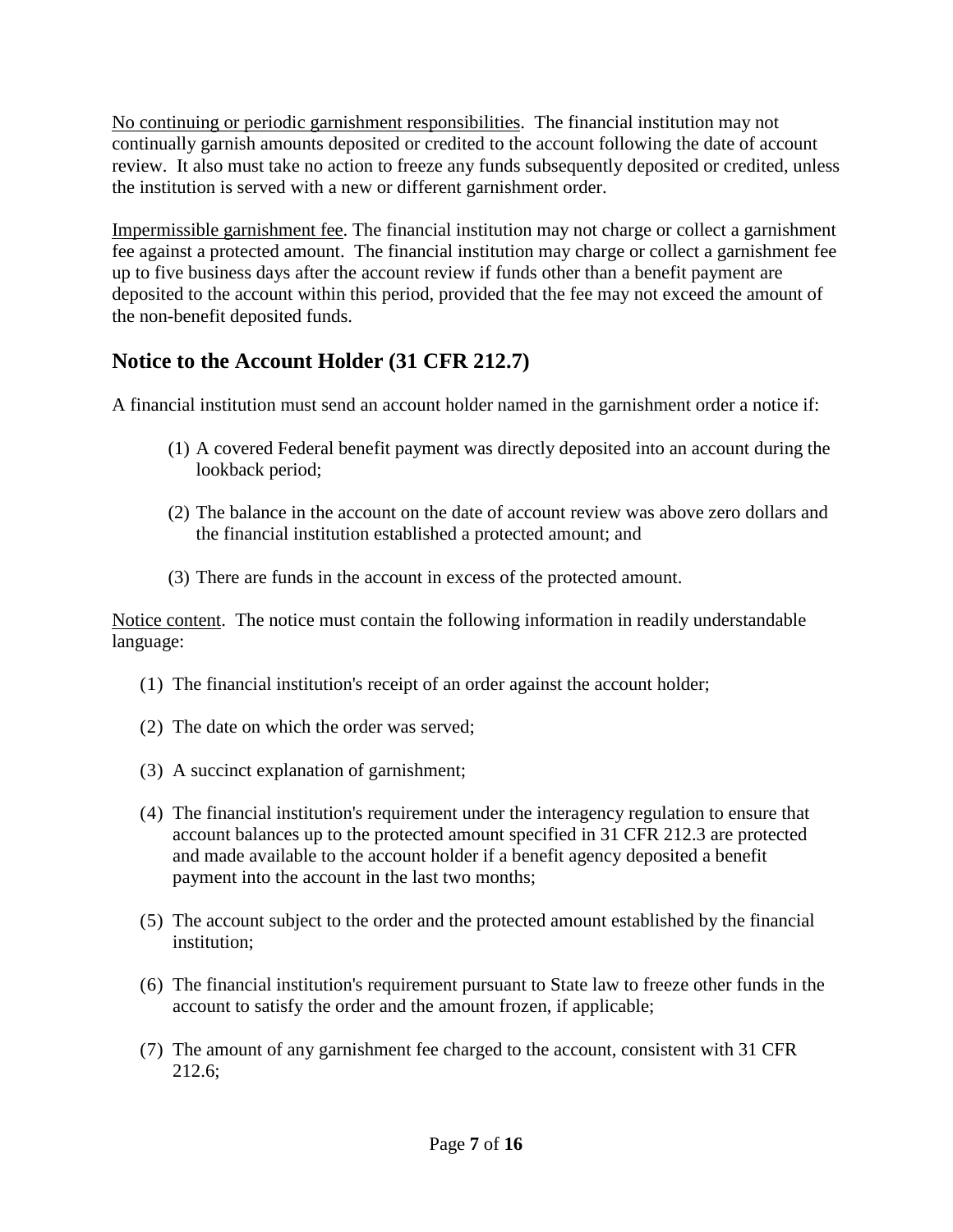- (8) A list of the Federal benefit payments subject to this interagency regulation, as identified in 31 CFR 212.2(b);
- (9) The account holder's right to assert against the creditor that initiated the order a further garnishment exemption for amounts above the protected amount, by completing exemption claim forms, contacting the court of jurisdiction, or contacting the creditor, as customarily applicable for a given jurisdiction;
- (10) The account holder's right to consult an attorney or legal aid service in asserting against the creditor that initiated the order a further garnishment exemption for amounts above the protected amount; and
- (11) The name of the creditor, and, if contact information is included in the order, means of contacting the creditor.

Optional notice content. The financial institution also may provide the account holder in readily understandable language any of the following information:

- (1) The means of contacting a local free attorney or legal aid service;
- (2) The means of contacting the financial institution; and
- (3) A disclaimer that the financial institution is not providing legal advice by sending the required notice to the account holder.

Amending notice content. The financial institution may also amend the content of the notice to integrate information about a State's garnishment rules and protections in order to avoid potential confusion or harmonize the notice with State requirements, or to provide more complete information about an account.

Notice delivery. The financial institution must issue the notice directly to the account holder, or to a fiduciary who administers the account and receives communications on behalf of the account holder. Only information and documents pertaining to the garnishment order (including other notices or forms that may be required under State or local law) may be included in the communication.

Notice timing. The financial institution must send the notice to the account holder within three business days of the date of account review.

One notice for multiple accounts. The financial institution may issue one notice with information related to multiple accounts of an account holder.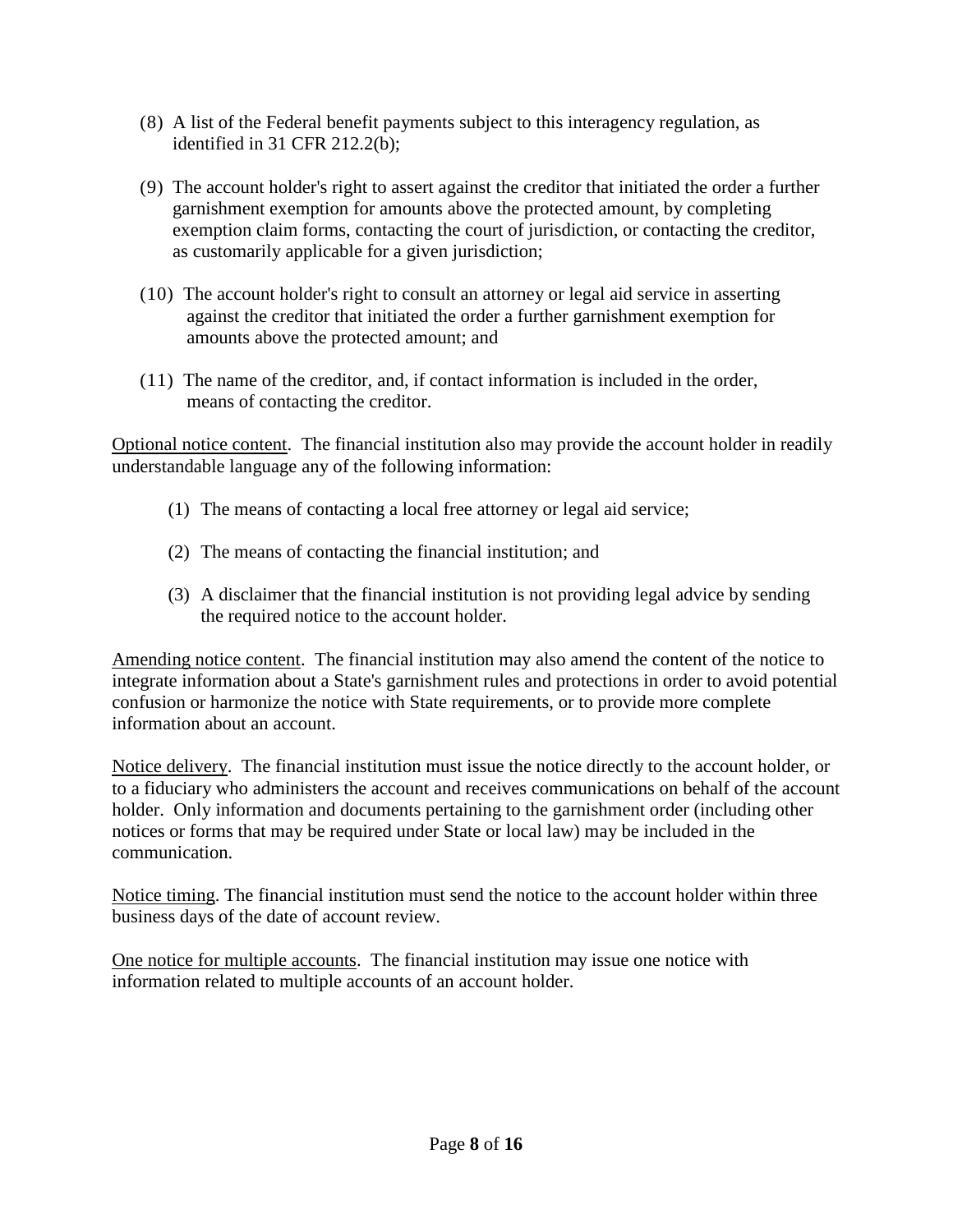#### **Record Retention (31 CFR 212.11)**

A financial institution must maintain records of account activity and actions taken in response to a garnishment order, sufficient to demonstrate compliance with this part, for a period of not less than two years from the date on which the financial institution receives the garnishment order.<sup>[11](#page-8-0)</sup>

### **Model Notice to Account Holder (31 CFR 212, Appendix A)**

A financial institution may use the model notice found in Appendix A to the interagency regulation to meet the requirements of 31 CFR 212.7. Although use of the model notice is not required, a financial institution using it properly is deemed to be in compliance with 31 CFR 212.7.

<span id="page-8-0"></span> $11$  The financial institution has discretion in deciding what documentation to retain. The appropriate documentation may vary depending on the circumstances of each situation. See 78 FR at 32107.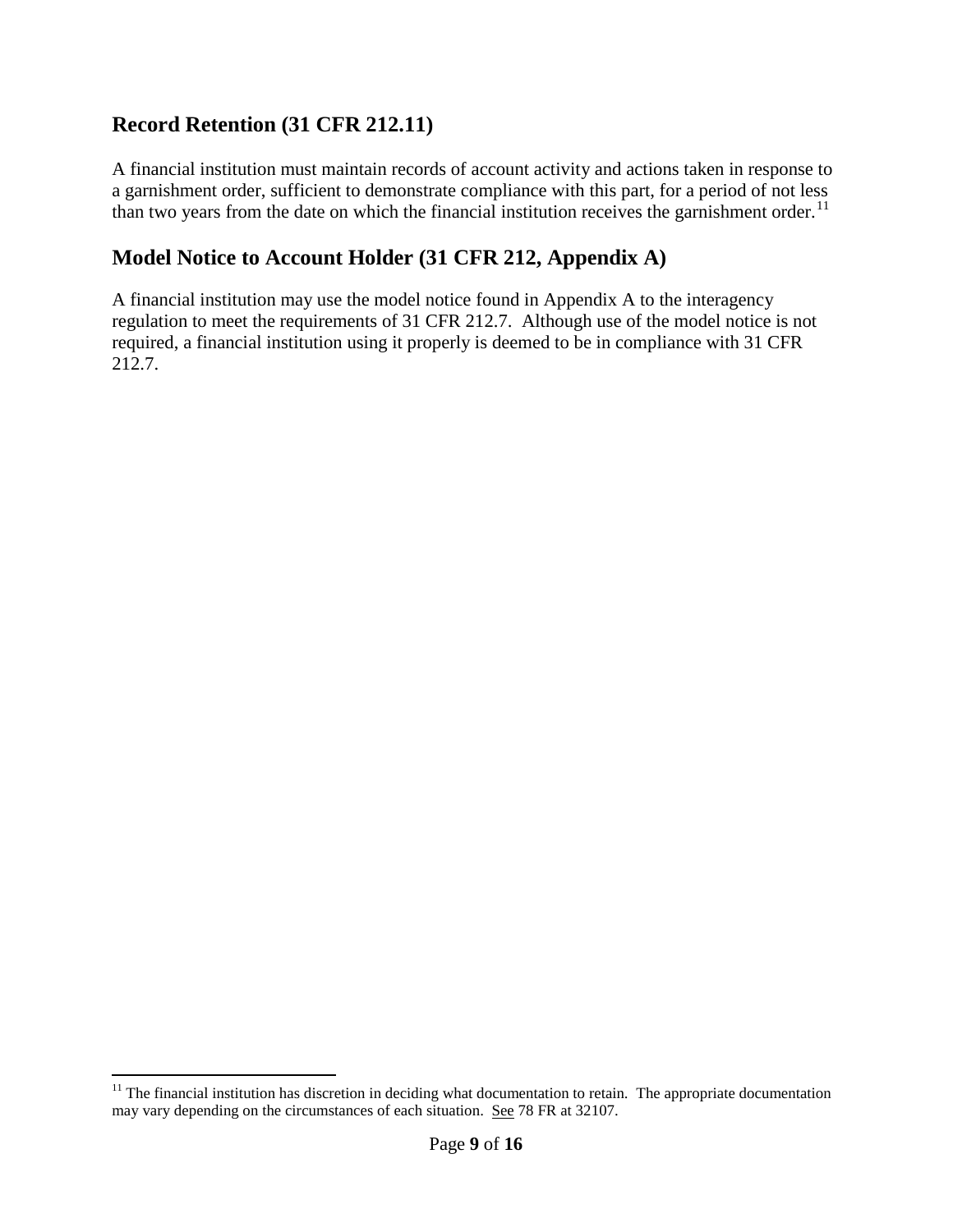# **Examination Procedures**

### **Initial Action upon Receipt of a Garnishment Order (31 CFR 212.4)**

- (1) Determine whether, prior to taking any action relating to a garnishment order, the financial institution reviewed the order within two business days of receiving the order to ascertain whether it was obtained by the United States or issued by a State child support enforcement agency.
	- a) If the garnishment order was obtained by the United States or issued by a State child support enforcement agency as indicated by an attached or included Notice of Right to Garnish Federal Benefits, determine whether the financial institution followed its customary procedures to comply with the order.
	- b) If the garnishment order is not accompanied by a Notice of Right to Garnish Federal Benefits, proceed with the remaining examination procedures to determine whether the institution followed the requirements of 31 CFR 212.5 and 212.6.

### **Account Review (31 CFR 212.5)**

(2) Determine whether the financial institution performed an account review:

a) No later than two business days following receipt of both the garnishment order and sufficient information from the creditor to determine whether the debtor is an account holder;

or

b) By a later date permitted by the creditor in situations where the financial institution is served a batch of a large number of orders. The date must be consistent with the terms of the orders and the financial institution must maintain records on such batches and creditor permissions consistent with 31 CFR 212.11(b).

#### **Rules and Procedures to Protect Benefits (31 CFR 212.6)**

- (3) If an account review shows that a covered benefit agency deposited a benefit payment into an account during the lookback period (i.e., the preceding two-month period as defined in 31 CFR 212.3), determine whether the financial institution has appropriately calculated and established the protected amount, and has done this separately for each account in the name of the account holder, if applicable.
- (4) Determine that the account holder has full and customary access to the protected amount established after the account review.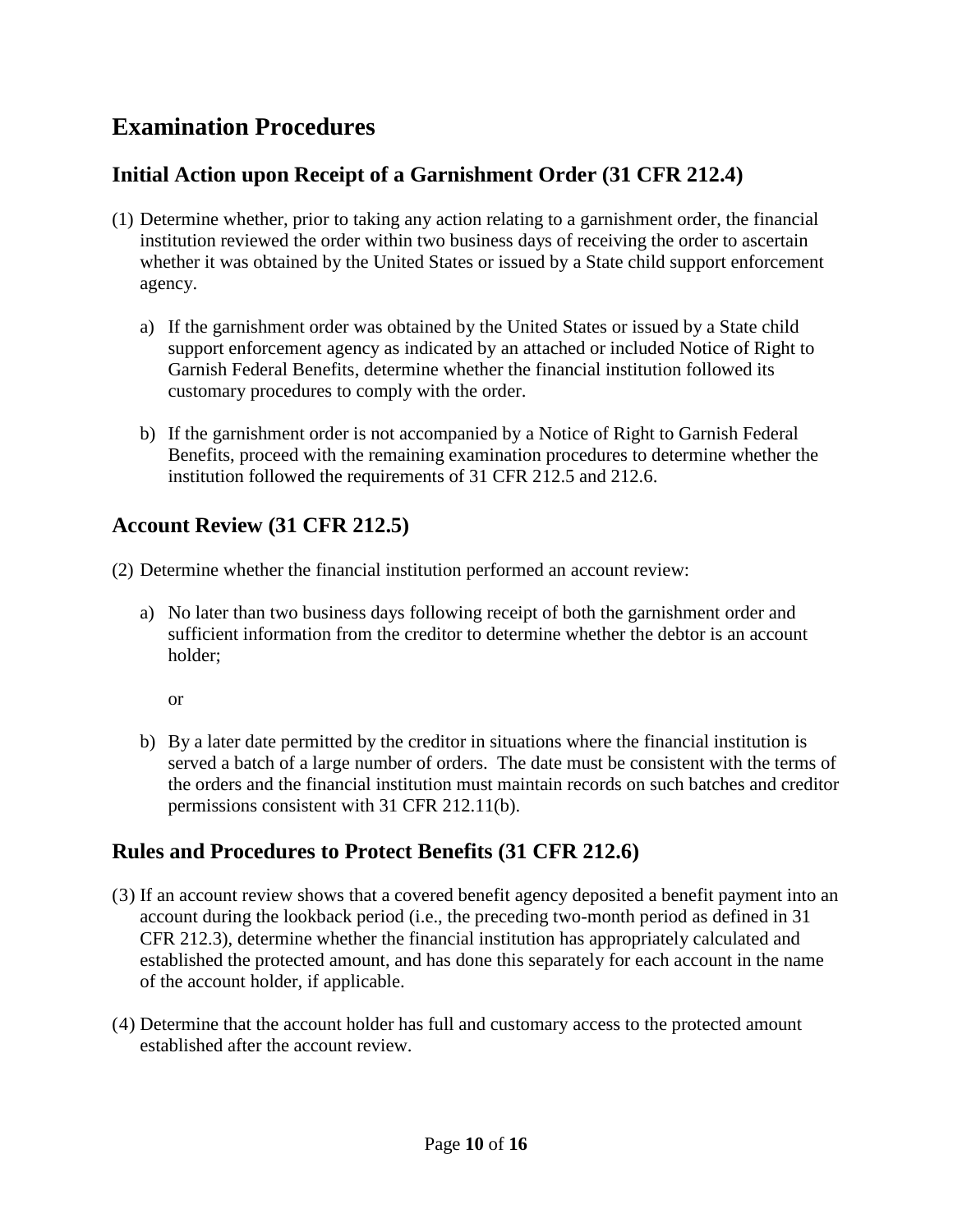- (5) If a garnishment fee has been assessed, determine that it was charged or collected up to five business days of the account review date and was not charged against a protected amount.
- (6) For any funds in an account in excess of the protected amount, determine whether the financial institution followed its customary procedures for handling garnishment orders, including the freezing of funds.
- (7) Determine whether the financial institution ceased to garnish amounts deposited or credited to the account following the date of account review.
- (8) Determine whether the financial institution performed one-time account review upon the first service of the order and only took action to freeze funds subsequently deposited or credited if the institution was served with a new or different garnishment order consistent with the interagency regulation.

#### **Notice to the Account Holder (31 CFR 212.7)**

- (9) If a covered benefit agency deposited a benefit payment into an account during the lookback period, the balance in the account on the date of account review was above zero dollars, the financial institution established a protected amount, and there are funds in the account in excess of the protected amount, determine whether the financial institution sent a notice to the account holder named in the garnishment order in readily understandable language within three business days of account review and included the following:
	- a) The financial institution's receipt of an order against the account holder.
	- b) The date on which the order was served.
	- c) A succinct explanation of garnishment.
	- d) The financial institution's requirement under the interagency regulation to ensure that account balances up to the protected amount specified in 31 CFR 212.3 are protected and made available to the account holder if a benefit agency deposited a benefit payment into the account in the last two months.
	- e) Identification of the account subject to the order and notice of the protected amount established by the financial institution.
	- f) The financial institution's requirement pursuant to State law to freeze other funds in the account to satisfy the order and the amount frozen, if applicable.
	- g) The amount of any garnishment fee charged to the account, consistent with 31 CFR 212.6.
	- h) A list of the Federal benefit payments subject to this interagency regulation, as identified in 31 CFR 212.2(b).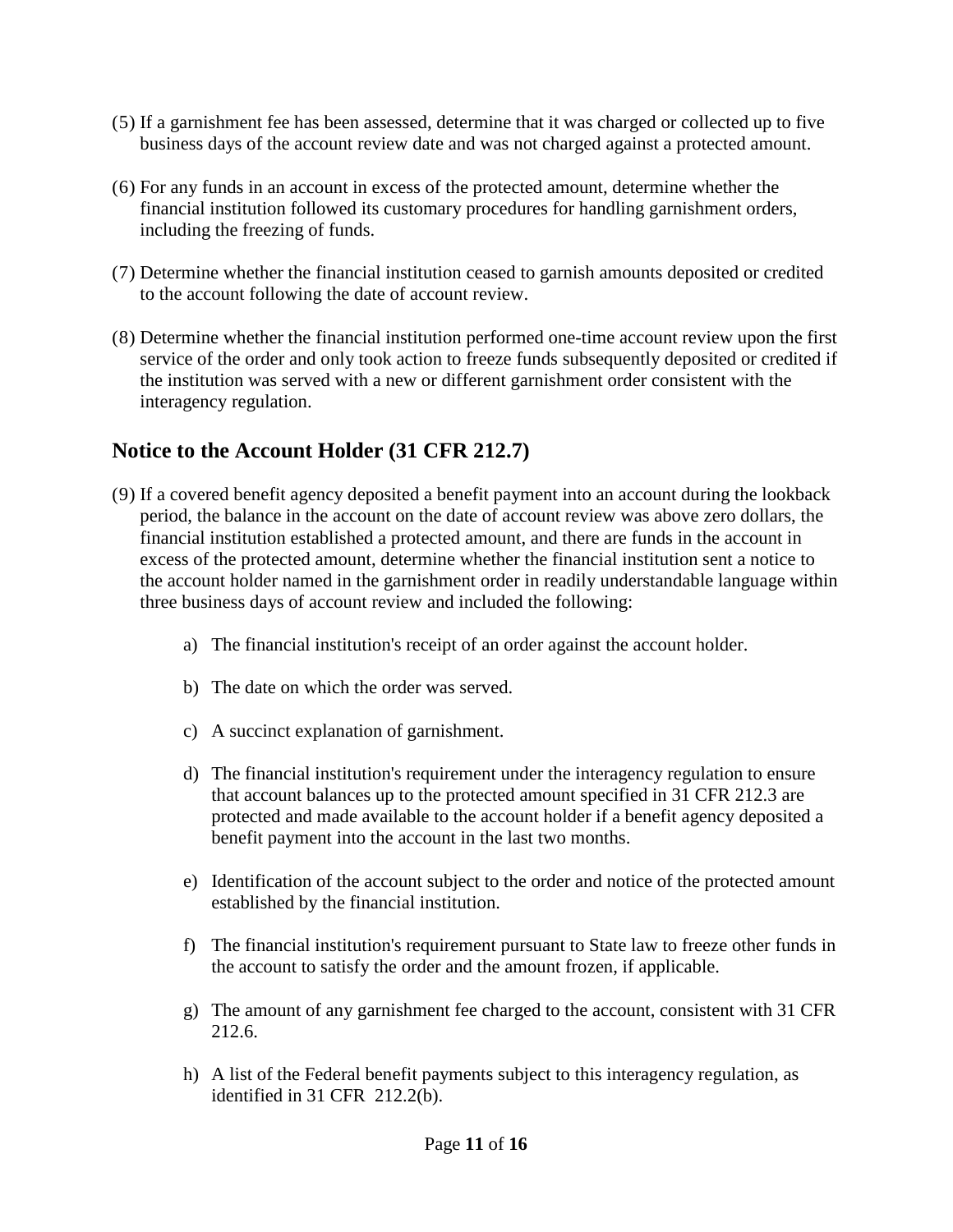- i) The account holder's right to assert against the creditor that initiated the order a further garnishment exemption for amounts above the protected amount, by completing exemption claim forms, contacting the court of jurisdiction, or contacting the creditor, as customarily applicable for a given jurisdiction.
- j) The account holder's right to consult an attorney or legal aid service in asserting against the creditor that initiated the order a further garnishment exemption for amounts above the protected amount.
- k) The name of the creditor, and, if contact information is included in the order, means of contacting the creditor.

A financial institution may also provide optional notice content or amend the notice content consistent with this section of the regulation.

A financial institution may use the model notice in Appendix A of the interagency regulation to meet the requirements of 31 CFR 212.7. Although use of the model notice is not required, a financial institution that uses it properly is deemed to be in compliance with this section.

## **Record Retention (31 CFR 212.11)**

(10) Determine whether the financial institution maintains records of account activity and actions taken in response to a garnishment order for at least two years from the date on which it receives the garnishment order.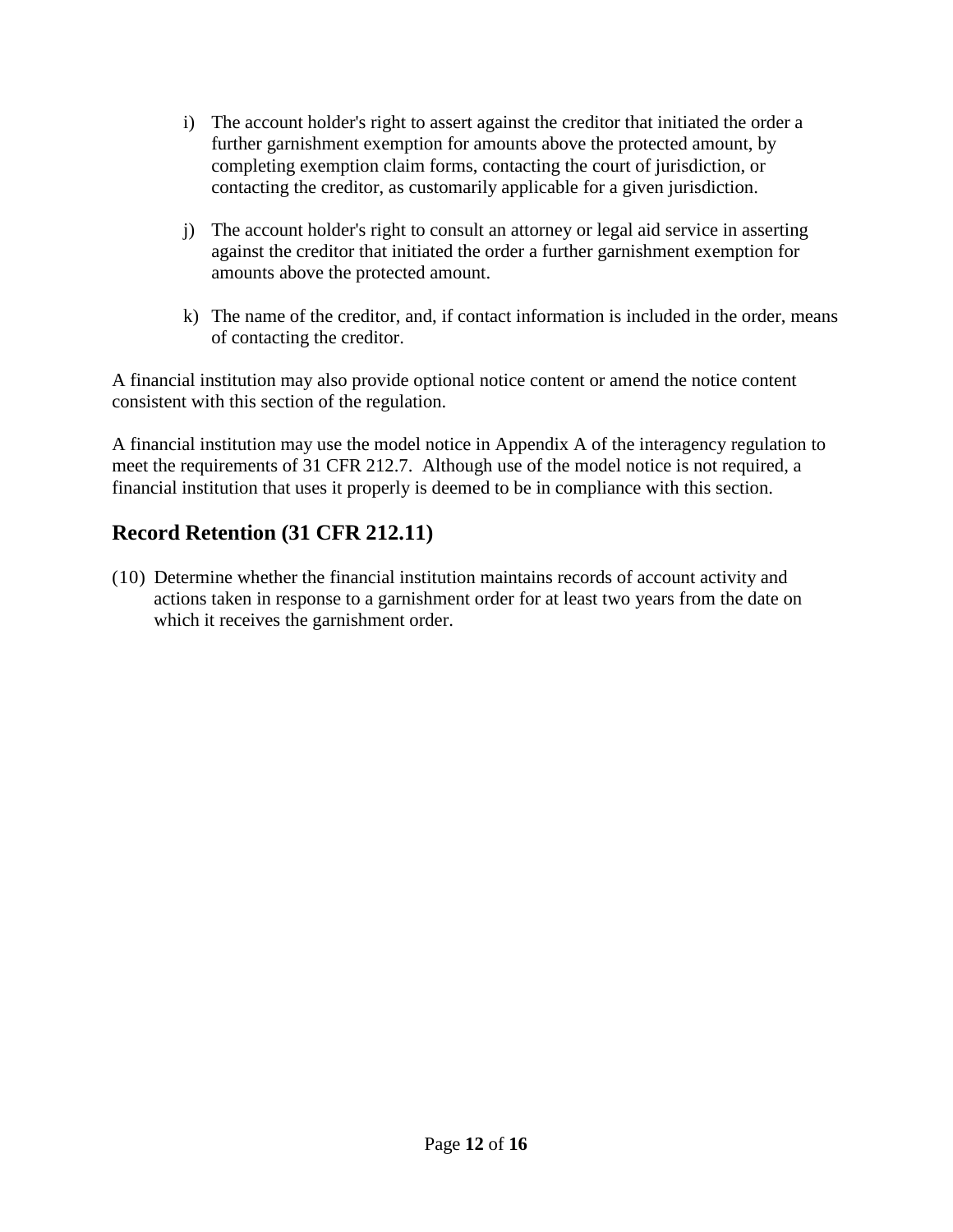| <b>Garnishment of Accounts Containing</b>                                              |     |                |           |  |  |  |
|----------------------------------------------------------------------------------------|-----|----------------|-----------|--|--|--|
| <b>Federal Benefit Payments</b><br><b>Examination Checklist</b>                        |     |                |           |  |  |  |
|                                                                                        | Yes | N <sub>0</sub> | <b>NA</b> |  |  |  |
| Initial Action upon Receipt of a Garnishment Order (31 CFR 212.4)                      |     |                |           |  |  |  |
| Does the financial institution, within two business<br>1.                              |     |                |           |  |  |  |
| days after receiving a garnishment order, review a                                     |     |                |           |  |  |  |
| garnishment order before taking any other action                                       |     |                |           |  |  |  |
| with regard to the order to ascertain whether the                                      |     |                |           |  |  |  |
| order is obtained by the United States or issued by a                                  |     |                |           |  |  |  |
| State child support enforcement agency?                                                |     |                |           |  |  |  |
| If a garnishment order is obtained by the United                                       |     |                |           |  |  |  |
| States or issued by a State child support                                              |     |                |           |  |  |  |
| enforcement agency as indicated by an attached                                         |     |                |           |  |  |  |
| or included Notice of Right to Garnish Federal                                         |     |                |           |  |  |  |
| Benefits, does the financial institution follow its                                    |     |                |           |  |  |  |
| customary procedures to comply with the order?                                         |     |                |           |  |  |  |
| If a garnishment order is not accompanied by a Notice of Right to Garnish              |     |                |           |  |  |  |
| Federal Benefits, proceed with the remaining examination procedures to                 |     |                |           |  |  |  |
| determine whether the institution follows the requirements of 31 CFR 212.5             |     |                |           |  |  |  |
| and 212.6.                                                                             |     |                |           |  |  |  |
| <b>Account Review (31 CFR 212.5)</b>                                                   |     |                |           |  |  |  |
| Does the financial institution perform an account<br>2.<br>review:                     |     |                |           |  |  |  |
|                                                                                        |     |                |           |  |  |  |
| No later than two business days following<br>receipt of both the garnishment order and |     |                |           |  |  |  |
| sufficient information from the creditor to                                            |     |                |           |  |  |  |
| determine whether the debtor is an account                                             |     |                |           |  |  |  |
| holder;                                                                                |     |                |           |  |  |  |
|                                                                                        |     |                |           |  |  |  |
| or                                                                                     |     |                |           |  |  |  |
|                                                                                        |     |                |           |  |  |  |
| By a later date permitted by the creditor in                                           |     |                |           |  |  |  |
| situations where the financial institution is                                          |     |                |           |  |  |  |
| served a batch of a large number of orders?                                            |     |                |           |  |  |  |
|                                                                                        |     |                |           |  |  |  |
| NOTE: The date must be consistent with the                                             |     |                |           |  |  |  |
| terms of the orders and the financial institution                                      |     |                |           |  |  |  |
| must maintain records on such batches and                                              |     |                |           |  |  |  |
| creditor permissions consistent with 31 CFR                                            |     |                |           |  |  |  |
| 212.11(b).                                                                             |     |                |           |  |  |  |
|                                                                                        |     |                |           |  |  |  |
|                                                                                        |     |                |           |  |  |  |
|                                                                                        |     |                |           |  |  |  |
|                                                                                        |     |                |           |  |  |  |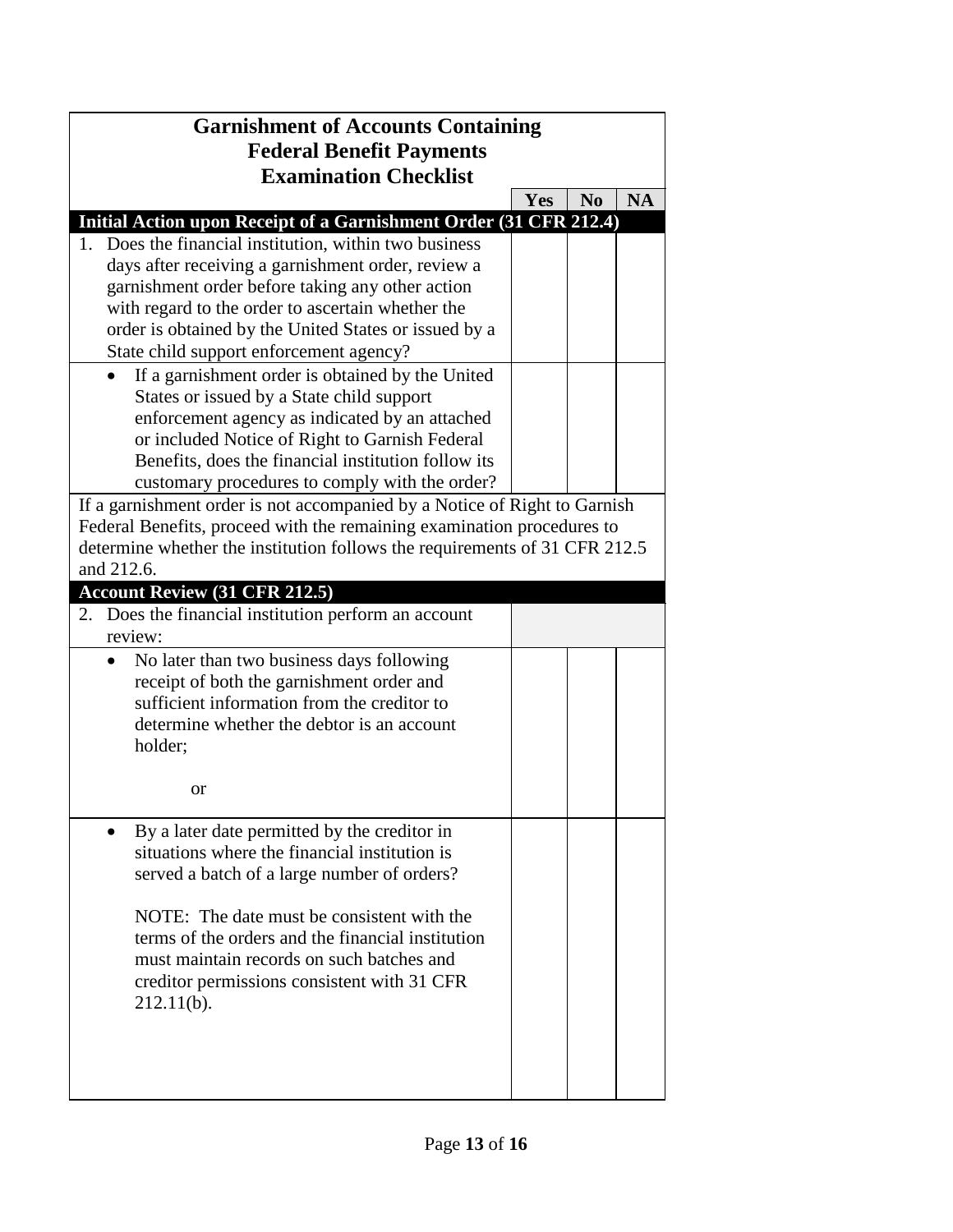| <b>Garnishment of Accounts Containing</b> |                                                           |     |                |           |
|-------------------------------------------|-----------------------------------------------------------|-----|----------------|-----------|
| <b>Federal Benefit Payments</b>           |                                                           |     |                |           |
|                                           | <b>Examination Checklist</b>                              |     |                |           |
|                                           |                                                           | Yes | N <sub>0</sub> | <b>NA</b> |
|                                           | Rules and Procedures to Protect Benefits (31 CFR 212.6)   |     |                |           |
| 3.                                        | If an account review shows that a covered benefit         |     |                |           |
|                                           | agency deposited a benefit payment into an account        |     |                |           |
|                                           | during the lookback period (i.e., during the              |     |                |           |
|                                           | preceding two month period as defined in 31 CFR           |     |                |           |
|                                           | 212.3), does the financial institution appropriately      |     |                |           |
|                                           | calculate and establish the protected amount, and if      |     |                |           |
|                                           | applicable, do this separately for each account in the    |     |                |           |
|                                           | name of the account holder?                               |     |                |           |
| 4.                                        | Does the financial institution refrain from charging      |     |                |           |
|                                           | or collecting a garnishment fee against the protected     |     |                |           |
|                                           | amount?                                                   |     |                |           |
| 5.                                        | Does the financial institution refrain from charging      |     |                |           |
|                                           | or collecting a garnishment fee against additional        |     |                |           |
|                                           | funds deposited to the account <i>after</i> five business |     |                |           |
|                                           | days of the account review date?                          |     |                |           |
| 6.                                        | For any funds in an account in excess of the              |     |                |           |
|                                           | protected amount, does the financial institution          |     |                |           |
|                                           | follow its customary procedures for handling              |     |                |           |
|                                           | garnishment orders, including the freezing of funds?      |     |                |           |
| 7.                                        | Does the financial institution cease to garnish           |     |                |           |
|                                           | amounts deposited or credited to the account              |     |                |           |
|                                           | following the date of account review?                     |     |                |           |
| 8.                                        | Does the financial institution perform a one-time         |     |                |           |
|                                           | account review upon the first service of the order        |     |                |           |
|                                           | and only take action to freeze funds subsequently         |     |                |           |
|                                           | deposited or credited, if the institution is served with  |     |                |           |
|                                           | a new or different garnishment order consistent with      |     |                |           |
|                                           | the interagency regulation?                               |     |                |           |
|                                           | Notice to the Account Holder (31 CFR 212.7)               |     |                |           |
|                                           | 9. If a covered benefit agency (a) deposited a benefit    |     |                |           |
|                                           | payment into an account during the lookback period,       |     |                |           |
|                                           | (b) the balance in the account on date of account         |     |                |           |
|                                           | review was above zero dollars and the financial           |     |                |           |
|                                           | institution established a protected amount, and (c)       |     |                |           |
|                                           | there are funds in the account in excess of the           |     |                |           |
|                                           | protected amount, does the financial institution send     |     |                |           |
|                                           | a notice within three business days of account            |     |                |           |
|                                           | review to the account holder named in the                 |     |                |           |
|                                           | garnishment order?                                        |     |                |           |
|                                           | 10. Does the notice include the following:                |     |                |           |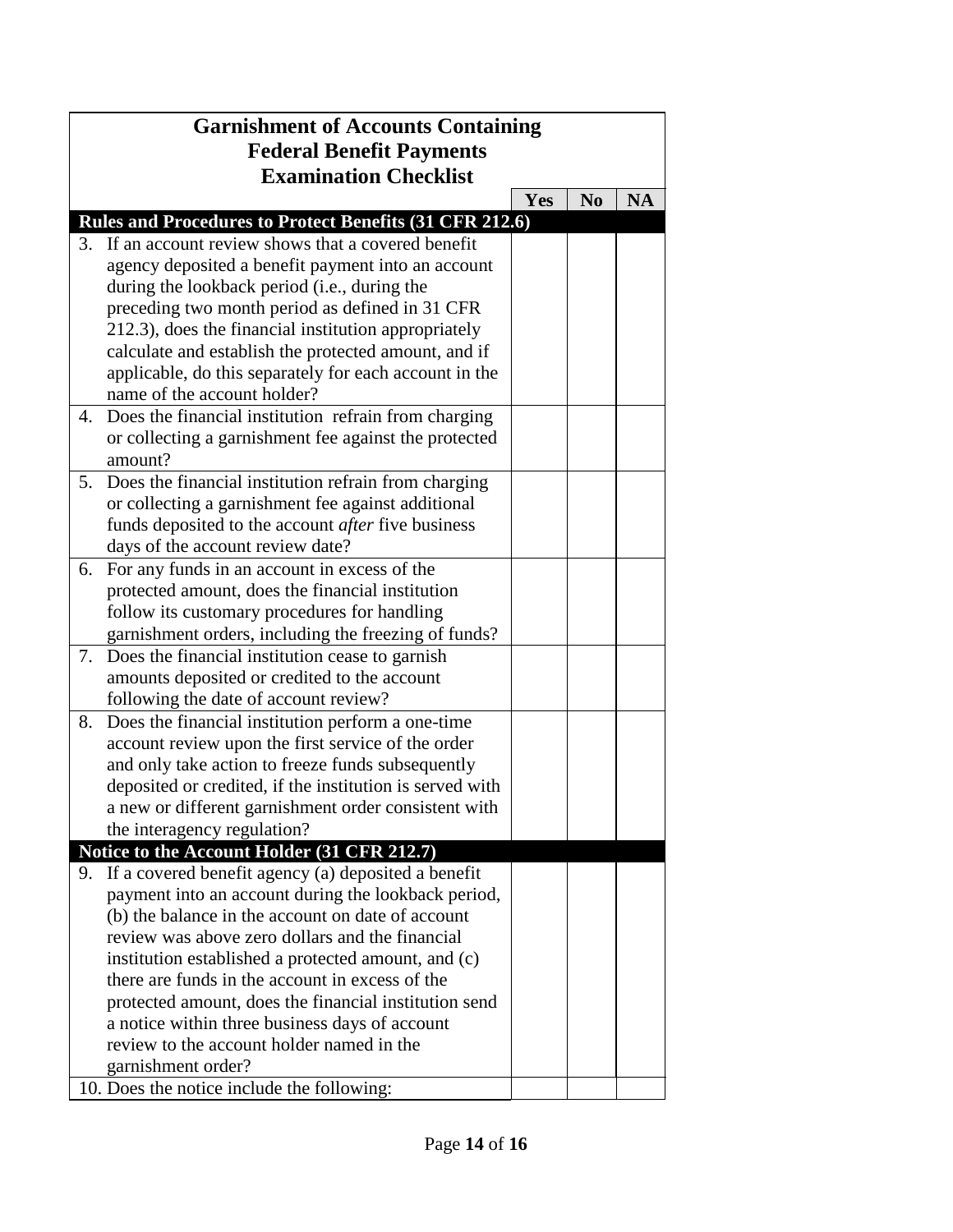|                                 | <b>Garnishment of Accounts Containing</b>          |     |                |           |  |
|---------------------------------|----------------------------------------------------|-----|----------------|-----------|--|
| <b>Federal Benefit Payments</b> |                                                    |     |                |           |  |
|                                 | <b>Examination Checklist</b>                       |     |                |           |  |
|                                 |                                                    | Yes | N <sub>0</sub> | <b>NA</b> |  |
|                                 | The financial institution's receipt of an order    |     |                |           |  |
|                                 | against the account holder?                        |     |                |           |  |
|                                 | The date on which the order was served?            |     |                |           |  |
| $\bullet$                       | A succinct explanation of garnishment?             |     |                |           |  |
| $\bullet$                       | The financial institution's requirement under the  |     |                |           |  |
|                                 | interagency regulation to ensure that account      |     |                |           |  |
|                                 | balances up to the protected amount specified in   |     |                |           |  |
|                                 | 31 CFR 212.3 are protected and made available      |     |                |           |  |
|                                 | to the account holder, if a benefit agency         |     |                |           |  |
|                                 | deposited a benefit payment into the account in    |     |                |           |  |
|                                 | the last two months?                               |     |                |           |  |
|                                 | The account subject to the order and the           |     |                |           |  |
|                                 | protected amount established by the financial      |     |                |           |  |
|                                 | institution?                                       |     |                |           |  |
| $\bullet$                       | The financial institution's requirement pursuant   |     |                |           |  |
|                                 | to State law to freeze other funds in the account  |     |                |           |  |
|                                 | to satisfy the order and the amount frozen, if     |     |                |           |  |
|                                 | applicable?                                        |     |                |           |  |
| $\bullet$                       | The amount of any garnishment fee charged to       |     |                |           |  |
|                                 | the account, consistent with 31 CFR 212.6?         |     |                |           |  |
| ٠                               | A list of the benefit payments subject to this     |     |                |           |  |
|                                 | part, as identified in 31CFR 212.2(b)?             |     |                |           |  |
| $\bullet$                       | The account holder's right to assert against the   |     |                |           |  |
|                                 | creditor that initiated the order a further        |     |                |           |  |
|                                 | garnishment exemption for amounts above the        |     |                |           |  |
|                                 | protected amount, by completing exemption          |     |                |           |  |
|                                 | claim forms, contacting the court of jurisdiction, |     |                |           |  |
|                                 | or contacting the creditor, as customarily         |     |                |           |  |
|                                 | applicable for a given jurisdiction?               |     |                |           |  |
| $\bullet$                       | The account holder's right to consult an attorney  |     |                |           |  |
|                                 | or legal aid service in asserting against the      |     |                |           |  |
|                                 | creditor that initiated the order a further        |     |                |           |  |
|                                 | garnishment exemption for amounts above the        |     |                |           |  |
|                                 | protected amount?                                  |     |                |           |  |
|                                 | The name of the creditor, and, if contact          |     |                |           |  |
|                                 | information is included in the order, means of     |     |                |           |  |
|                                 | contacting the creditor?                           |     |                |           |  |
|                                 |                                                    |     |                |           |  |
|                                 |                                                    |     |                |           |  |
|                                 |                                                    |     |                |           |  |
|                                 |                                                    |     |                |           |  |